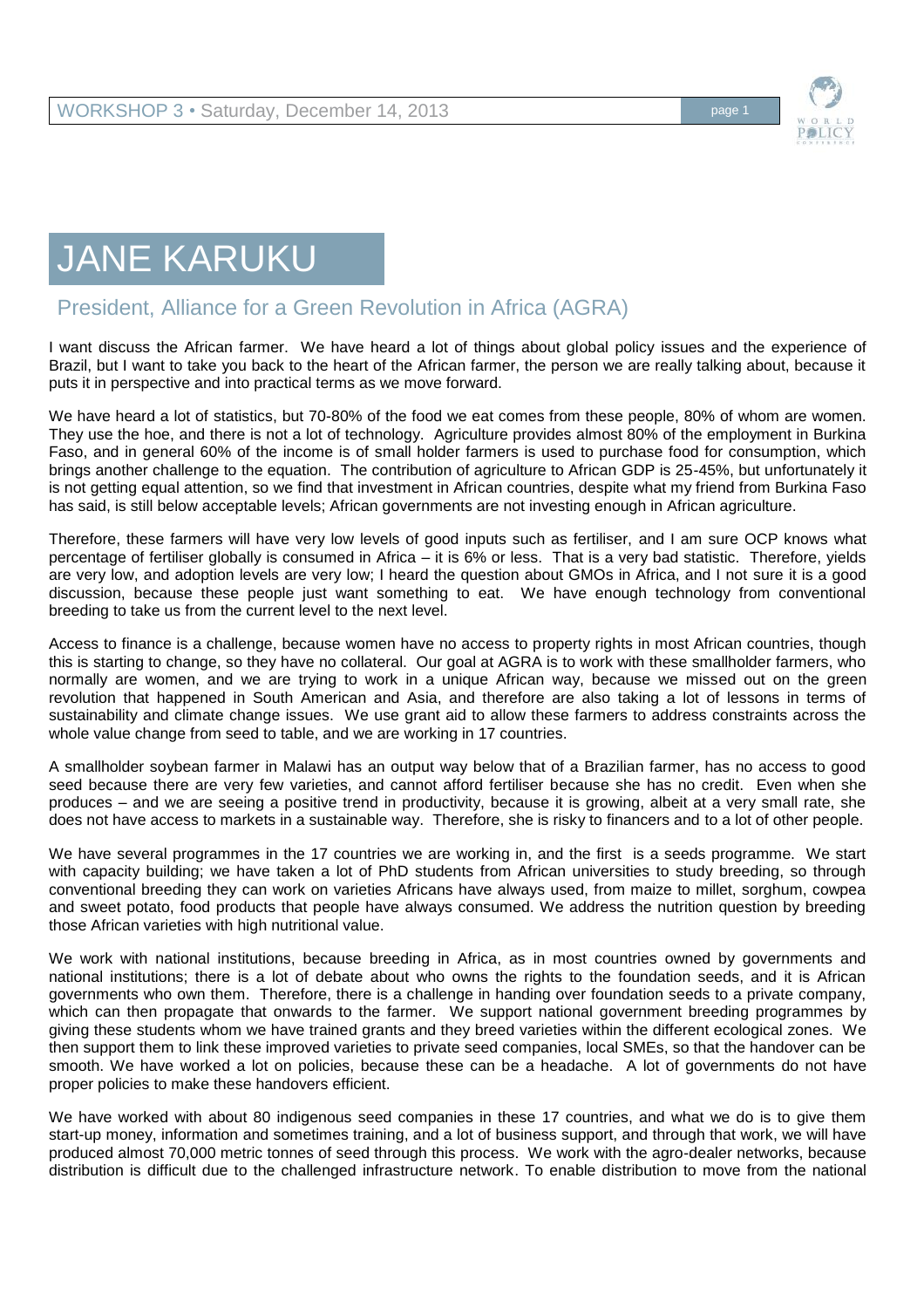

seed companies to the farmers on the ground, we have what we call an agro-dealer network, comprising input suppliers who we give business support and financing. We have worked with about 15,000 in the last five years.

Agronomy is a challenge, so we have another programme, called the soil health programme that promotes and trains farmers in integrated soil management, where farmers learn how to combine organic and inorganic fertilizer use with crop rotation and intercropping to improve yields, and therefore improve on the failures of previous green revolutions in terms of sustainability. We work through groups, because a smallholder farmer has less than two hectares, so they have no voice; so we are building their collective voice through farmer groups. We are training them in capacitybuilding in terms of how to run their own organisations and negotiate prices for both inputs and supplies, or indeed when they are marketing. We have another programme that works on structured markets, because traditional markets in Africa are just markets under trees and not very organised, but we are getting very sophisticated; retail chains are coming into the area, and we are helping farmers structure the debate in terms of what price they demand, quality standards expected, drawing up contracts, etc. This applies to big private sector companies like Unilever, people who are also doing very good work, as well as traditional SMEs which are indigenously owned.

We also have a programme called innovative finance; we know access to credit is a challenge, so we have been working with African governments to de-risk some money within private sector banks, and this money is then lent to smallholder farmers at preferential interest rates. This has been very successful in Kenya, Tanzania, Mozambique and Ghana. They are actually not risky, because the default rate has been zero.

I talked about seed systems and soil health; soil health is more about integrated farming and protecting the soil by giving back to it. Market access is about structuring how these farmers will go to the market to sell their produce, because they are starting to get back more than they are consuming. One thing we are addressing in this programme is post-harvest losses; we lose up to 60% even with increased productivity during different stages, at farm level, during transport, or in the market, so we are working with the farmers to train them on better handling and to start introducing some simple value addition techniques like threshing so that we can reduce the post harvest losses.

Policy and advocacy are very important, because sometimes governments have policies that are not helping their own farmers, not because they do not want to, but because nobody has reframed the issue with them, so we work a lot with the farmers to address these challenges and these frame policies. . I think we are having a lot of success in Burkina Faso, and Ghana is seeing changes in the seed laws, along with Tanzania in terms of handovers and how the country handles its own affairs in how it addresses farming issues.

The finance programme is a good example of how government, private sector and farmers can work together, and we have managed collectively to leverage about USD1 billion in the last five years to smallholder farmers, with a very low default rate. We have also used the money to grow indigenous SMEs.

Therefore, we work with partners to raise money. AGRA was started about six years ago by the Gates Foundation and Rockefeller Foundation, but since then we have gained a lot of partners, such as USAID, DFID, Norway, the Netherlands, and Sweden, and the list is growing. We are looking for a lot of partners so we can drive this agenda. We have a forum called the Green Revolution Forum in Africa, with nine Forum partner, who include both private sector and bilateral organizations and once a year we meet to deliberate and try to frame the debate towards effectiveness in terms of helping the smallholder farmers; if it works for them, the GDP of their countries will increase and they will have a better voice in discussions with their own governments.